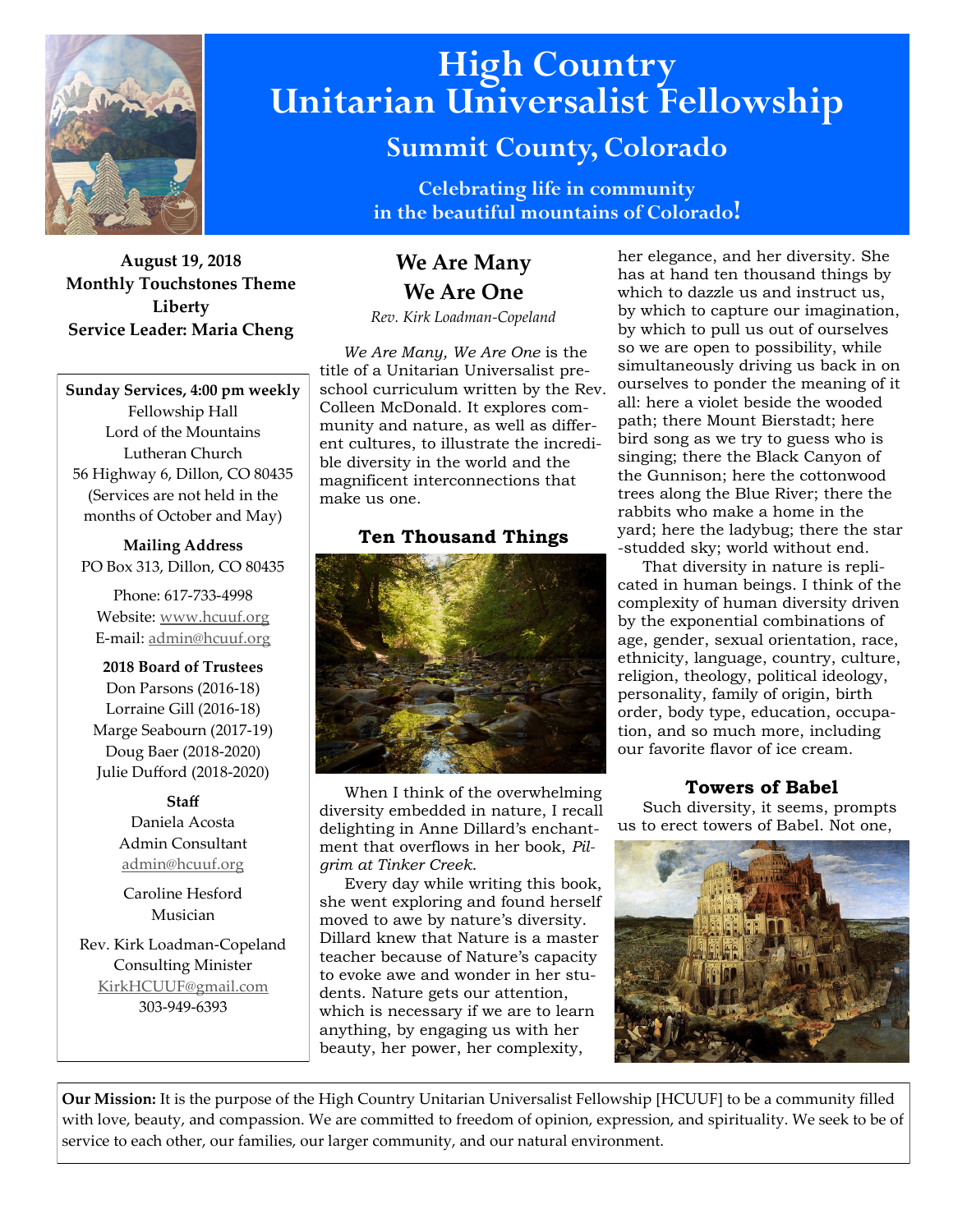but a multitude: each person, his or her own tower, making not meaning, but noise and static. We despair because there are so many words and so little communication. Although we seem to be speaking the same language, who really listens, who really hears, who really understands, who really cares?

 The art of dialogue, if it ever really existed, has been all but lost. And skill in argument as a reasoned, thoughtful, civil, and enlightening exchange has been replaced by a culture of meanness in which, because winning trumps everything including understanding, we are all diminished.

#### **Pen to Paper**

 There is no doubt that the technology with which we communicate has grown exponentially even as our ability to communicate has lost intimacy, imagination, integrity, and impact.



In a time long ago, when quill pen dipped in ink, was poised to scratch meaning across the page of a letter, did we pause and consider *what* we would say and *how* because we could not easily remove an error or misstatement? Did we pause, knowing that our words had to have a certain depth and luminosity to make sure that they remained alive on the page until they were read by the subject of our attention many days or weeks hence? And in conversation, were we genteel because our words were not a means, but an end, because the purpose of the conversation was not to inform, instruct, or declare, but simply to connect, to relate, to share?

# **Speaking as if You Matter**

 How shall we bring down the towers of Babel? How shall we bridge the chasm that separates us each from the other? How shall we overcome this soul-wrenching isolation? Let us undertake a new spiritual discipline. Let us speak as if we mattered. Let us speak as if the person to whom we were speaking mattered. Let our words become benedictions, which simply means "good words:" good words spoken by good hearts. Let our words become meditations in kindness as the purpose of our speaking becomes mutual transformation.

## **Listening as if Others Matter**

 Let us listen not with our ego, but with our heart as we risk being transformed by the words of others. Let our listening become so deep and profound that we hear all that is said as it was intended, and all that remains unsaid. Let our listening become so deep that we abandon judgment in favor of understanding, and seek wisdom over information. Let our listening become so deep that we become multilingual, understanding the language of sorrow and joy, of fear and courage, of anger and bliss, of confusion and clarity, knowing that our mastery of the vocabulary of feeling will indeed allow us to listen with empathy and compassion.

#### **Assumed Similarity**

 But it is not only an issue of speaking and listening with heart. Our ancient impulse to tribalism causes us to assume that our similarities in the groups in which we choose to gather outnumber the differences. Social psychologists call this "assumed similarity," in which we assume that members of our group are like ourselves, and that members of other groups are different from us. Linked to this is the tendency to like and trust people who we think are similar to us, and to dislike and mistrust those who we perceive as different. The fallacies in these attitudes persist because they are based on assumptions, not facts.

 The fact is that the similarities that we share are like a social patina that disguises the reality of our inward being, a reality that has been formed by experiences and identities that better characterize who we really are. Some are at odds with the social patina, making us different from who we appear to be. That inward reality is often best revealed and illustrated by the stories that we share with each other. Such stories surface differences that others must try to make sense of, while illuminating similarities of which they were unaware.

 In many respects we are more different, than otherwise. This is why consultants in cross-cultural skills counsel their clients to assume difference until similarity is discovered.

 Wade Davis, a Canadian anthropologist, wrote "The world in which you were born is just one model of reality. Other cultures are not failed attempts at being you; they are unique manifestations of the human spirit." In the spirit of humility, we may want to add that "other people are not failed attempts at being me."

#### **Wo!**

 Each of us, to some greater or lesser degree, is an unexplored continent, to ourselves, and most certainly to others, even those to whom we are closest. Norman Maclean wrote, "It is those we live with and love and should know who elude us."



When we adopted our daughter LinsiAn at the age of two, she spoke Mandarin and we did not, so the opportunities for miscommunication and misunderstanding were huge.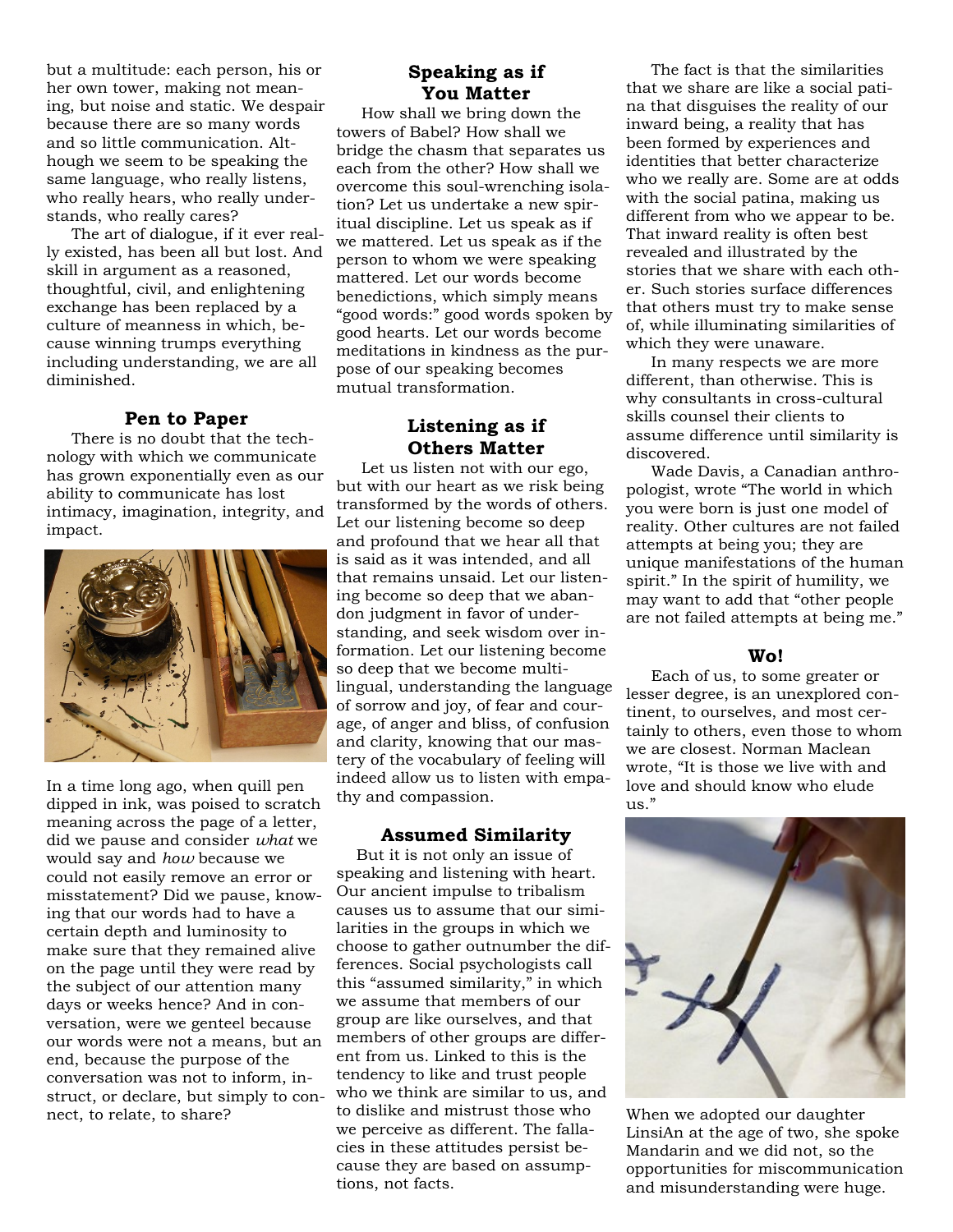In our attempts to communicate, her response was often "Wo." She would say this standing on the bed or on a chair emphatically pointing at her chest. It is a word that means, "I" or "me." She was, I think, asserting her individuality as well as her difference. "See ME! Hear ME! Understand ME! Because I am different."

 But of course she now shares many similarities with her parents. Six months after we returned from China, my wife, Carol, was taking a course to learn Mandarin. The "final" was a wonderful dinner at a Chinese restaurant where the professor ordered for everyone. Observing LinsiAn during the dinner, the professor said, "Well she isn't Chinese anymore." That may have been true, but "Wo," she was indefatigably LinsiAn.

#### **Whoever You Are**

 And how have we raised her? One of our goals was for her to learn to value diversity. The charter school that she attended while in middle school in Aurora was one of the most racially diverse schools in Colorado. But we also wanted her to value unity, which is why I often read her the book, *Whoever You Are*, by Australian writer Mem Fox.



It begins, "Little one, whoever you are, wherever you are, there are little ones just like you, all over the world. Their skin may be different from yours, and their homes may be different from yours; their schools may be different from yours and their lands may be different from yours. Their lives may be different from yours, and their words may be very different from yours. But inside, their hearts are just like yours, whoever they are, wherever they are, vidual and collective. all over the word." And so it goes, exploring diversity and unity.

#### **Separated by, United by**

In human relations, diversity is

the strong force, while unity is the weak force. We are separated by fear, but united by hope. We are separated by the need to be right, but united by acts of kindness. We are separated by allegiance to our tribe, but united by working for the common good. We are separated by belief, but united by faith in the possibility of a better world. We are separated by lies, but united by abiding truths. We are separated by ideology, but united by universals. For everything that would divide us, there is an equal and compelling force that can unite us. If we are to move forward together, we need to turn away from the false gods of tribalism and divison, and turn toward truth, beauty, and goodness.

 To cultivate such turning, we would do well to begin each day with a beginner's mind, as the Buddhists call it, and with new eyes. In this respect, Betty Smith had the right idea. Author of *A Tree Grows in* sity, writes, "Pluralism is not just *Brooklyn*, she wrote, "Look at everything as though you were seeing it either for the first or last time."

### **A Unity That Makes Us One**

 We Are Many. This is true of life on earth and of the human species, both of which consist of a delicious diversity. We Are Many. We can ignore this fact, or we can learn to engage the diversity that exists beneath any assumed similarity. But we are also One. Unitarian Universalist Rev. David Bumbaugh wrote, "We are here dedicated, to the proposition that beneath all our differences, behind all our diversity, there is a unity that makes us one and binds us forever together, in spite of time and death and the space between the stars."

 The idea of *E Pluribus Unum*, "Out of Many, One" is novel. The idea of the United States is both noble and fragile. It has been under assault, and at times appears to be more the dis-United States. We cannot take this unity for granted given how badly it is frayed. The responsibility for forging unity is both indi-

#### **Pluralism**

 There are three primary strategies for dealing with diversity: exclusion rejects those who are different,

while assimilation attempts to eliminate the differences. The third, pluralism, involves the energetic engagement with diversity. Unfortunately we human beings tend to reject, ignore, minimize, or assimilate diversity rather than engage diversity. Through pluralism, we can, as Wade Davis insists, meet one of the most important challenges of our time: reinventing what he calls the "poetry of diversity."



 Professor Diana Eck, head of the Pluralism Project at Harvard Univertolerance, but the active seeking of understanding across lines of difference." Pluralism does not seek to minimize difference; rather it is the encounter of commitments: our deepest commitments encountering the deepest commitments of others. The purpose is not agreement, but the creation of authentic relationships that lead to ongoing and transformative dialogue. When done well, dialogue will surface one difference after another. Yet, it is only in the deep places of difference that we will also begin to find robust and enduring similarities.

### **More Human Than Otherwise**

 We are separated by race and politics, as well as other things. We can surrender to the forces that want to divide us even further, or we can say, "Wo." Me! I! I am different and I will not give up. Instead, each day I will find a way to lay another plank in the bridge to others who are different from me. It may be as simple as reading a columnist with whom you disagree, and seriously considering that point of view. Or working in common cause with people who hold different religious or political beliefs than you. Or an act of compassion directed to someone with whom you have nothing in